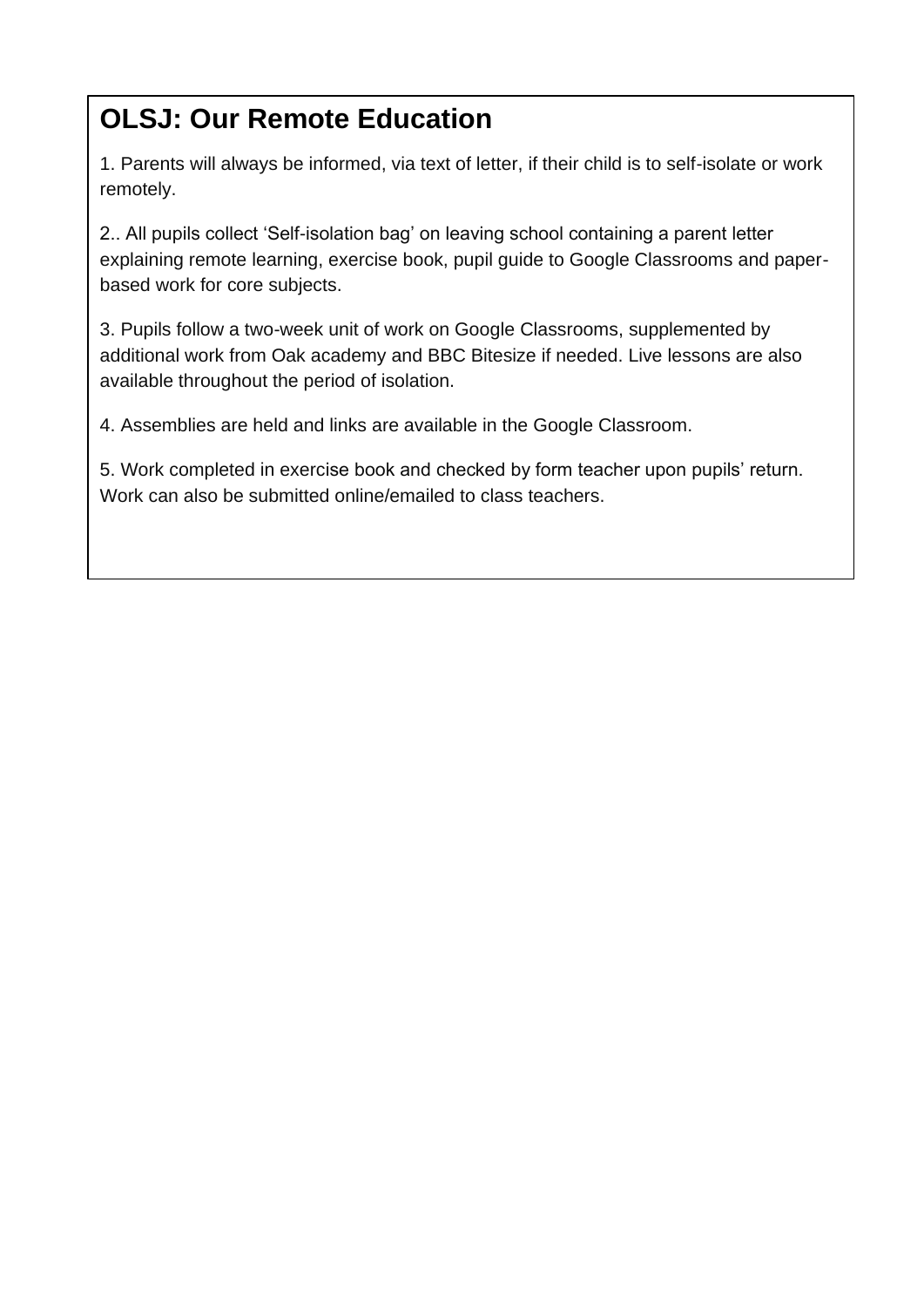# **Remote education provision: information for parents**

This information is intended to provide clarity and transparency to pupils and parents or carers about what to expect from remote education if local restrictions require entire cohorts (or bubbles) to remain at home.

For details of what to expect where individual pupils are self-isolating, please see the final section of this page.

# **The remote curriculum: what is taught to pupils at home**

A pupil's first day or two of being educated remotely might look different from our standard approach, while we take all necessary actions to prepare for a longer period of remote teaching.

#### **What should my child expect from immediate remote education in the first day or two of pupils being sent home?**

On being told that they have to isolate/work from home, all pupils receive a paper work pack to complete until they can access the work on Google Classroom. Alongside this, each child is invited to an absence class where assemblies, live lessons, pre-recorded lessons and supplementary work (via BBC Bitesize and Oak Academy) are offered daily.

#### **Following the first few days of remote education, will my child be taught broadly the same curriculum as they would if they were in school?**

Please see below some statements that may be helpful. In this section, please delete all statements that do not apply, and add details if appropriate:

- We teach the same curriculum remotely as we do in school wherever possible and appropriate.
- We provide a two-week standalone unit of work for each subject. This unit mainly focusses on revisiting key knowledge in each subject.
- The live lessons and recordings, made by teachers, follow the current curriculum as would be followed in school.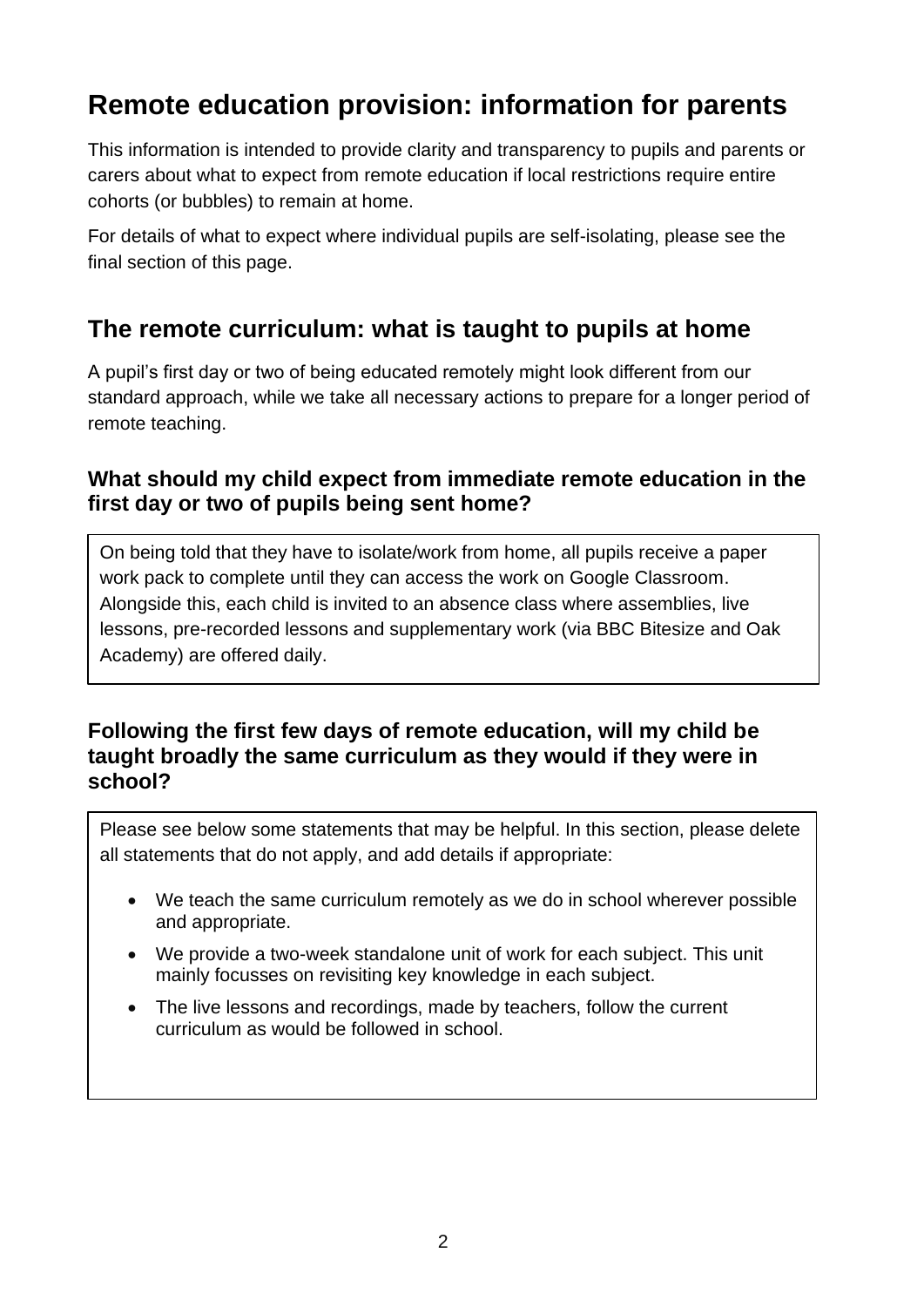# **Remote teaching and study time each day**

## **How long can I expect work set by the school to take my child each day?**

We expect that remote education (including remote teaching and independent work) will take pupils broadly the following number of hours each day:

| Secondary school-aged pupils not<br>working towards formal qualifications<br>this year (KS3). | 4 hours per day, including 9 hours of<br>live teaching throughout the week. |
|-----------------------------------------------------------------------------------------------|-----------------------------------------------------------------------------|
| Secondary school-aged pupils<br>working towards formal qualifications<br>this year (KS4).     | 4 hours per day, including 9 hours of<br>live teaching throughout the week. |

# **Accessing remote education**

## **How will my child access any online remote education you are providing?**

All of our online learning is provided via Google Classroom and all pupils have their own log in details for this. Pupils are also expected to use other learning platforms, such as MyMaths and BBC Bitesize, all of which can be accessed via the Google Classrooms. Links to live lessons will also be shared via the Google Classroom. If there are any issues logging in, please contact Miss Carmichael: ncarmichael@olsj.blackburn.sch.uk

### **If my child does not have digital or online access at home, how will you support them to access remote education?**

We recognise that some pupils may not have suitable online access at home. We take the following approaches to support those pupils to access remote education: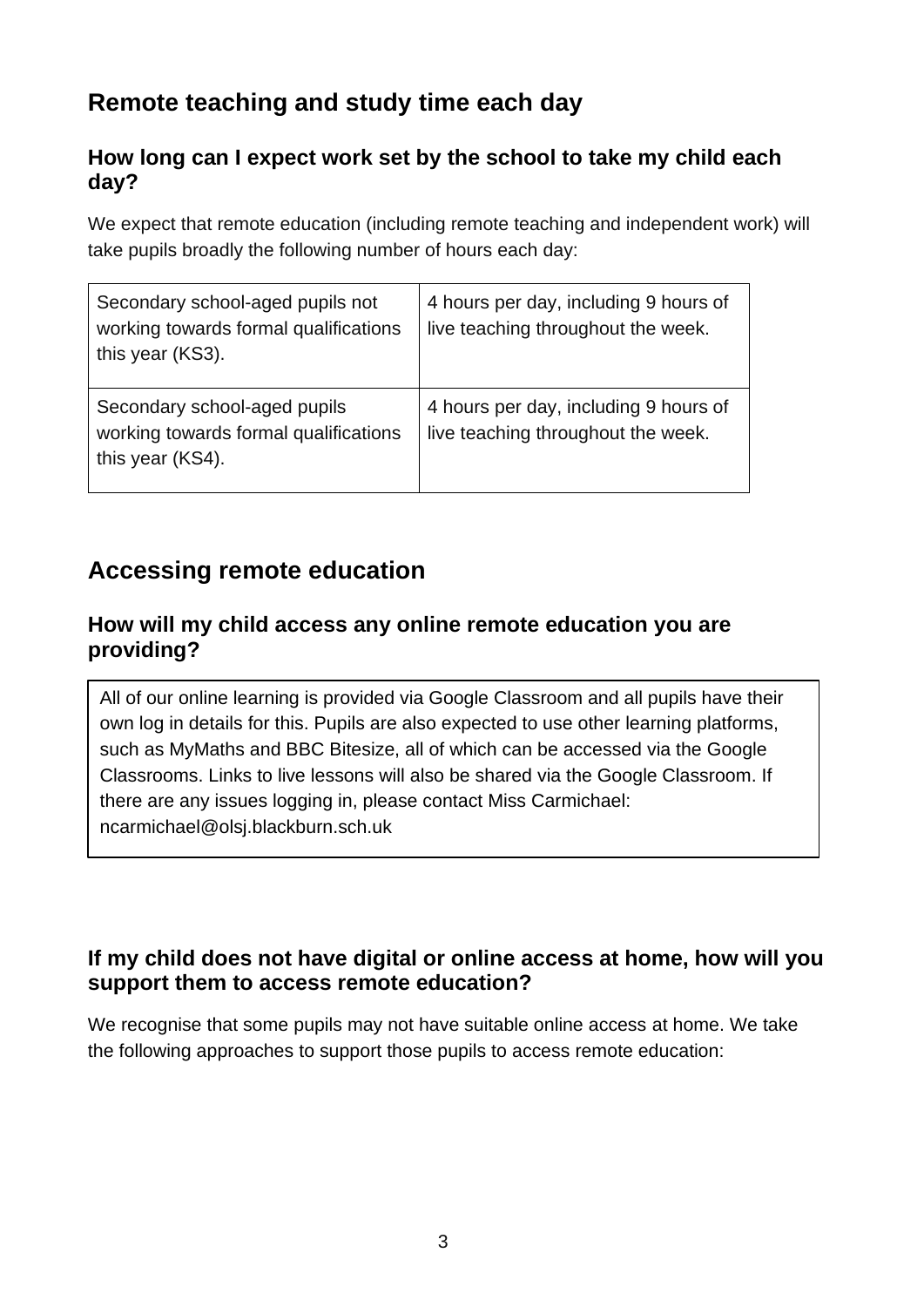- We have a bank of DfE issued laptops available for collection for any household that does not have a suitable device for the children to learn from. We also have some dongles available for any household that does not have access to the internet.
- All resources can be collected from the office. At the beginning of the year we conducted an ICT audit, and the school are aware of the households that will require this provision. Please let reception know if your circumstances have changed.
- Home-learning packs are sent home with paper-based work for core subjects, with enough content to cover pupils for at least 48 hours until internet access is available.
- All work can be emailed to class teachers or uploaded to Google Classroom. Each pupil is given an exercise book to complete work in. This is checked on their return to school.

# **How will my child be taught remotely?**

We use a combination of the following approaches to teach pupils remotely:

Some examples of remote teaching approaches:

- live teaching (online lessons)
- recorded teaching (e.g. Oak National Academy lessons, video/audio recordings made by teachers)
- printed paper packs produced by teachers (e.g. workbooks, worksheets)
- commercially available websites supporting the teaching of specific subjects or areas, including video clips or sequences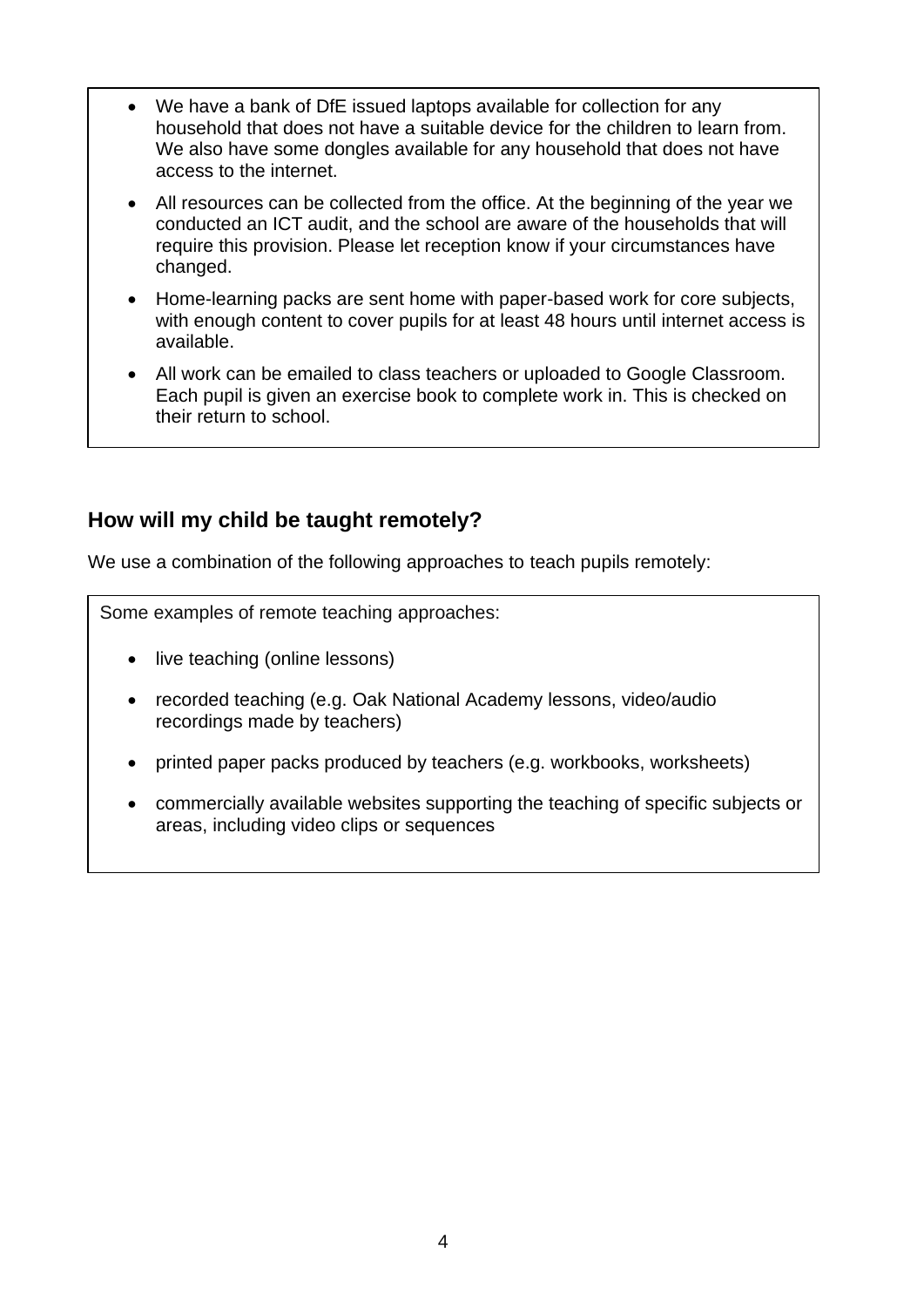# **Engagement and feedback**

## **What are your expectations for my child's engagement and the support that we as parents and carers should provide at home?**

We expect the following:

- Pupils accept all Google Classroom invitations.
- Pupils log onto Google Classroom before 9am each day to check their daily schedule.
- Pupils attend every live lesson and assembly.
- Pupils are completing, and submitting, work according to their timetable.

## **How will you check whether my child is engaging with their work and how will I be informed if there are concerns?**

- Registers are taken each lesson and a record of this is kept.
- Parents receive a daily text if their child misses a lesson.
- Form Tutors phone parents each week to discuss their engagement.

### **How will you assess my child's work and progress?**

Feedback can take many forms and may not always mean extensive written comments for individual children. For example, whole-class feedback or quizzes marked automatically via digital platforms are also valid and effective methods, amongst many others. Our approach to feeding back on pupil work is as follows:

- Pupils use the chat function to share answers during the lesson. Immediate feedback is offered by the teacher in this instance.
- A variety of other assessment strategies are used to give feedback in live lessons.
- Pupils complete a weekly test in each subiect on Google Forms. This is instantly marked.
- Following submission of work, email feedback can be provided as necessary.